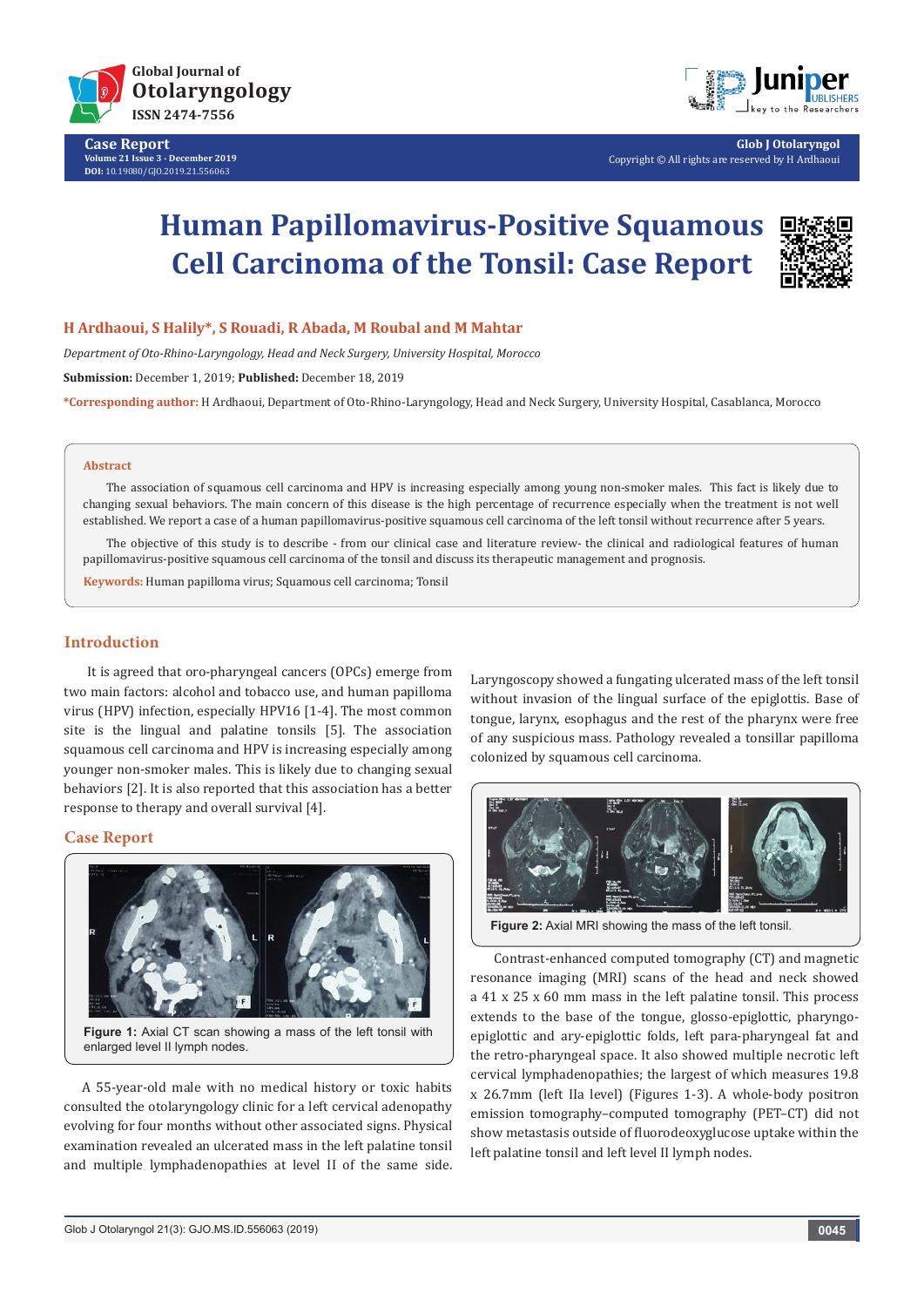

**Figure 3:** Coronal MRI, showing tumor of the left tonsil and ipsilateral lymph nodes IIa.

The patient underwent an enlarged left tonsillectomy, with contralateral tonsillectomy and left triangular neck dissection. HPV infection was detected in the specimen. He also received postoperative radiotherapy with a dosage of 60 Gray in 30 fractions and two cycles of adjuvant chemotherapy with a regimen of CDDP (30 mg/m2, days 1 and 15) and irinotecan (CPT-11) (60 mg/m2, days 1 and 15) at four weeks intervals. The evolution was good without recurrence after five years.

#### **Discussion**

**0046**

Human papillomavirus-positive head and neck squamous cell carcinoma (HNSCC) is a major world health problem with 50 000 new cases per year and 11 000 deaths expected annually in the United States alone [6]. In the USA, in 90% of oropharyngeal SCC, subtype 16 was detected which is sexually transmitted. It is well known that HPV subtypes 16, 18, 33 and 35 induce oropharyngeal SCC yet it is associated with a better prognosis than other SCCs [7]. However, the main concern is local and lymph node recurrence [8]. Local extension of tonsillar region tumors ranges between 27 and 77%. It proceeds by invasion of underlying muscle fibers; mainly pharyngeal constrictor muscles, palatoglossus and palatopharyngeus muscles [9,10]. Lymph node involvement was noted in 26.2 % of cases on histology in Laccourreye's study [11].

 In 2012, the French society of otolarynglogy considered that CT scan was the gold standard for local extension assessment in oropharyngeal cancer [12]. However, Gadolinium-enhanced T1- weighted MRI sequences provide more precise evaluation of invasion of oropharyngeal tissues, both mucosal and muscular, with fine analysis of the parapharyngeal space and styloglossus muscle, while T2-weighted sequences allow lymph-node assessment. It became the main imaging technique for local assessment of tonsillar region cancer [13].

Despite a multimodal treatment including surgical resection, radiotherapy, and chemotherapy, most cases of HNSCC develop distant metastasis in the follow-up periods. It is recommended to include HPV status in initial assessment of HNSCC, owing to the significantly greater survival, to optimize treatment [14]. The prevalence of synchronous bilateral HNSCC of the tonsil is still unknown, and much controversy regarding routinely removing the contralateral tonsil [15]. Performing a routine contralateral tonsillectomy is explained by the potentially fatal consequences

of missing an occult contralateral disease. Moreover, symmetric appearance of the palatal arches improves clinical follow-up and makes detection of tumor recurrence easier without a significant increase in morbidity [15-17].

It is intriguing that the addition of either chemotherapy (typically Cisplatin) or the EGFR targeting monoclonal antibody Cetuximab to radical radiotherapy in the treatment of HPV undetermined tumors historically improves overall survival by 10% [18]. As there is evidence of a relationship between EGFR expression and HPV as measured by p16. On the other hand, it was recently proven that tonsillectomy prior to radiation therapy was beneficial. An American study of 524 patients with earlystage tonsillar SCC noted that 5-year overall and recurrence-free survival after radiation therapy varied significantly; respectively 83% and 69% with prior tonsillectomy and 64% and 76% without tonsillectomy [19].

#### **Conclusion**

The incidence of HPV-associated oropharyngeal cancers is increasing. The main concern of this disease is the high percentage of recurrence especially when the treatment is not well established.

## **References**

- 1. [Mehanna H, Beech T, Nicholson T, et al. \(2013\) Prevalence of human](https://www.ncbi.nlm.nih.gov/pubmed/22267298)  [papillomavirus in oropharyngeal and nonoropharyngeal head and](https://www.ncbi.nlm.nih.gov/pubmed/22267298)  [neck cancer-systematic review and meta-analysis of trends by time](https://www.ncbi.nlm.nih.gov/pubmed/22267298)  [and region. Head Neck 35: 747-755.](https://www.ncbi.nlm.nih.gov/pubmed/22267298)
- 2. [Gillison ML, D'Souza G, Westra W, et al. \(2008\) Distinct risk factor](https://www.ncbi.nlm.nih.gov/pubmed/18334711)  [profiles for human papillomavirus type 16-positive and human](https://www.ncbi.nlm.nih.gov/pubmed/18334711)  [papillomavirus type 16-negative head and neck cancers. J Natl Cancer](https://www.ncbi.nlm.nih.gov/pubmed/18334711)  [Inst 100: 407-420.](https://www.ncbi.nlm.nih.gov/pubmed/18334711)
- 3. [Chaturvedi AK, Engels EA, Pfeiffer RM, et al. \(2011\) Human](https://www.ncbi.nlm.nih.gov/pubmed/21969503)  [papillomavirus and rising oropharyngeal cancer incidence in the](https://www.ncbi.nlm.nih.gov/pubmed/21969503)  [United States. J Clin Oncol 29: 4294-4301.](https://www.ncbi.nlm.nih.gov/pubmed/21969503)
- 4. [Masterson L, Moualed D, Liu ZW, et al. \(2014\) De-escalation treatment](https://www.ncbi.nlm.nih.gov/pubmed/25091798)  [protocols for human papilloma virus-associated oropharyngeal](https://www.ncbi.nlm.nih.gov/pubmed/25091798)  [squamous cell carcinoma: a systematic review and meta-analysis of](https://www.ncbi.nlm.nih.gov/pubmed/25091798)  [current clinical trials. Eur J Cancer 50: 2636-2648.](https://www.ncbi.nlm.nih.gov/pubmed/25091798)
- 5. [El-Naggar AK, Westra WH \(2012\) p16 expression as a surrogate marker](https://www.ncbi.nlm.nih.gov/pubmed/22180304)  [for HPV-related oropharyngeal carcinoma: a guide for interpretative](https://www.ncbi.nlm.nih.gov/pubmed/22180304)  [relevance and consistency. Head Neck 34: 459-461.](https://www.ncbi.nlm.nih.gov/pubmed/22180304)
- 6. [Siegel R, Naishadham D, Jemal A \(2013\) Cancer statistics, 2013. Ca](https://www.ncbi.nlm.nih.gov/pubmed/23335087)  [Cancer J Clin 63: 11-30.](https://www.ncbi.nlm.nih.gov/pubmed/23335087)
- 7. [Guo T, Eisele DW, Fakhry C \(2016\) The potential impact of prophylactic](https://www.ncbi.nlm.nih.gov/pubmed/27152637)  [human papillomavirus vaccination on oropharyngeal cancer. Cancer](https://www.ncbi.nlm.nih.gov/pubmed/27152637)  [122: 2313–2323.](https://www.ncbi.nlm.nih.gov/pubmed/27152637)
- 8. [Vergez S, Morinière S, Dubrulle F, et al \(2013\) Initial staging of](https://www.ncbi.nlm.nih.gov/pubmed/23347771)  [squamous cell carcinoma of the oral cavity, larynx and pharynx](https://www.ncbi.nlm.nih.gov/pubmed/23347771)  [\(excluding nasopharynx\). Part I: locoregional extension assessment:](https://www.ncbi.nlm.nih.gov/pubmed/23347771)  [2012 SFORL guidelines. Eur Ann Otorhinolaryngol Head Neck Dis 130:](https://www.ncbi.nlm.nih.gov/pubmed/23347771)  [39–45.](https://www.ncbi.nlm.nih.gov/pubmed/23347771)